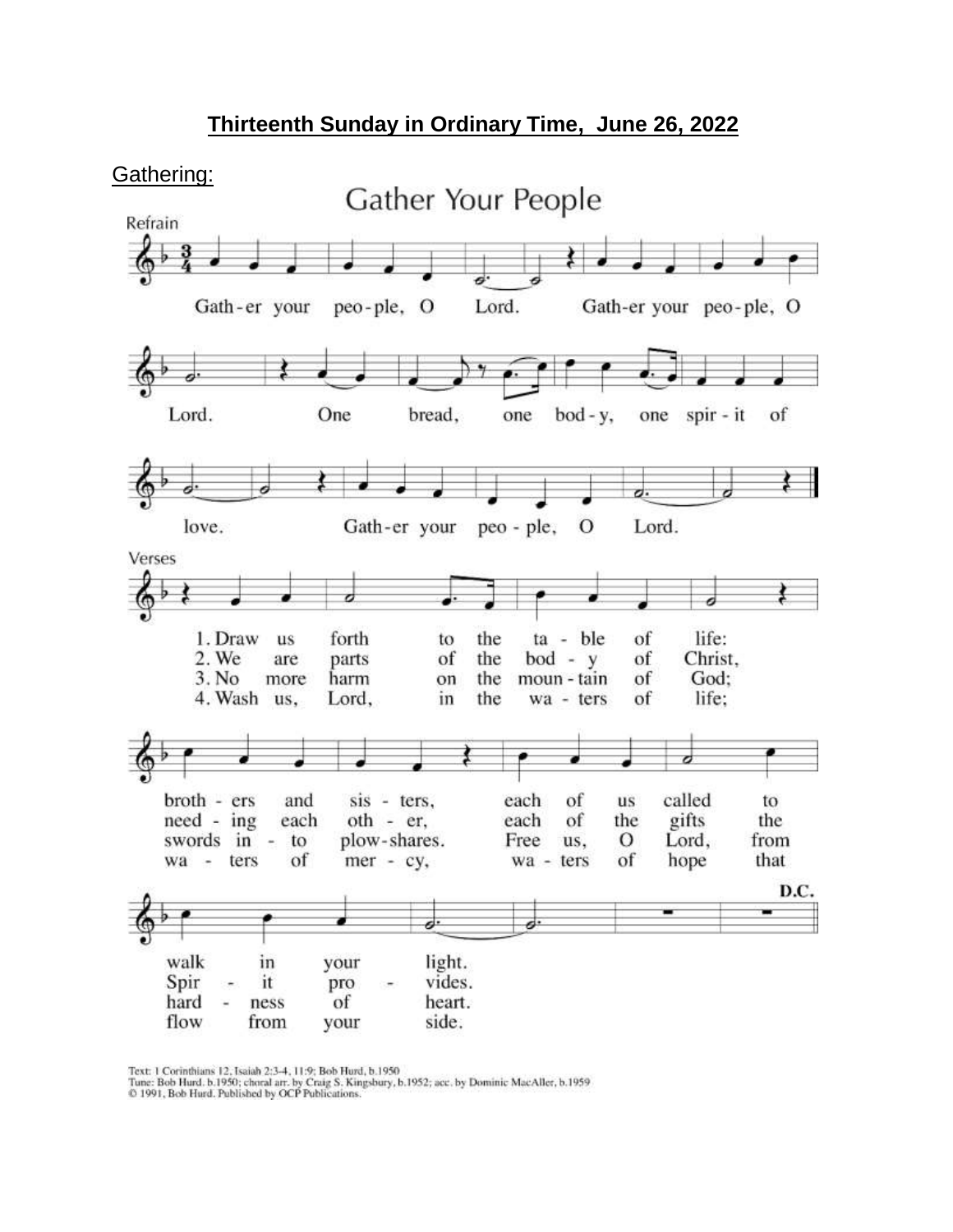**GLORY TO GOD** 

Heritage Mass Owen Alstott



Text © 2010, ICEL. All rights reserved. Used with permission. Music © 1987, 2009, OCP. All rights reserved.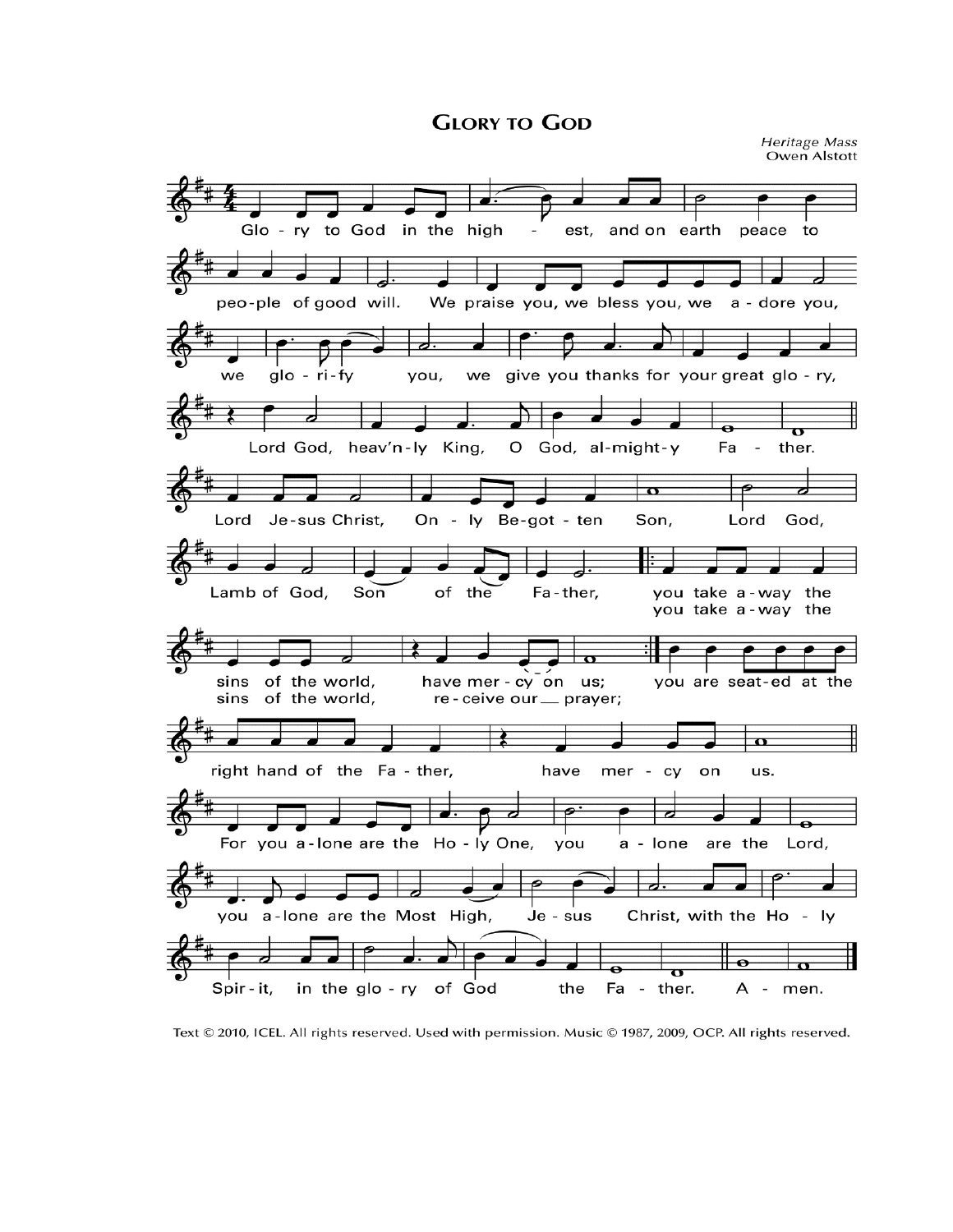# **The Liturgy of the Word**

# First Reading- [1 Kgs 19:16b, 19-21](https://bible.usccb.org/bible/1kings/19?16)

The LORD said to Elijah:

"You shall anoint Elisha, son of Shaphat of Abelmeholah, as prophet to succeed you."

Elijah set out and came upon Elisha, son of Shaphat, as he was plowing with twelve yoke of oxen; he was following the twelfth. Elijah went over to him and threw his cloak over him. Elisha left the oxen, ran after Elijah, and said, "Please, let me kiss my father and mother goodbye, and I will follow you." Elijah answered, "Go back! Have I done anything to you?" Elisha left him, and taking the yoke of oxen, slaughtered them; he used the plowing equipment for fuel to boil their flesh, and gave it to his people to eat. Then Elisha left and followed Elijah as his attendant

Responsorial Psalm:

# PSALM 16: 13TH SUNDAY IN ORDINARY TIME, YEAR C



Text © 1969, 1981, 1997, ICEL. All rights reserved. Used with permission. Music: Owen Alstott, © 1977, 1990, OCP. All rights reserved.

#### **You are my inheritance, O Lord. You are my inheritance, O Lord.**

Keep me, O God, for in you I take refuge; I say to the LORD, "My Lord are you. O LORD, my allotted portion and my cup, you it is who hold fast my lot."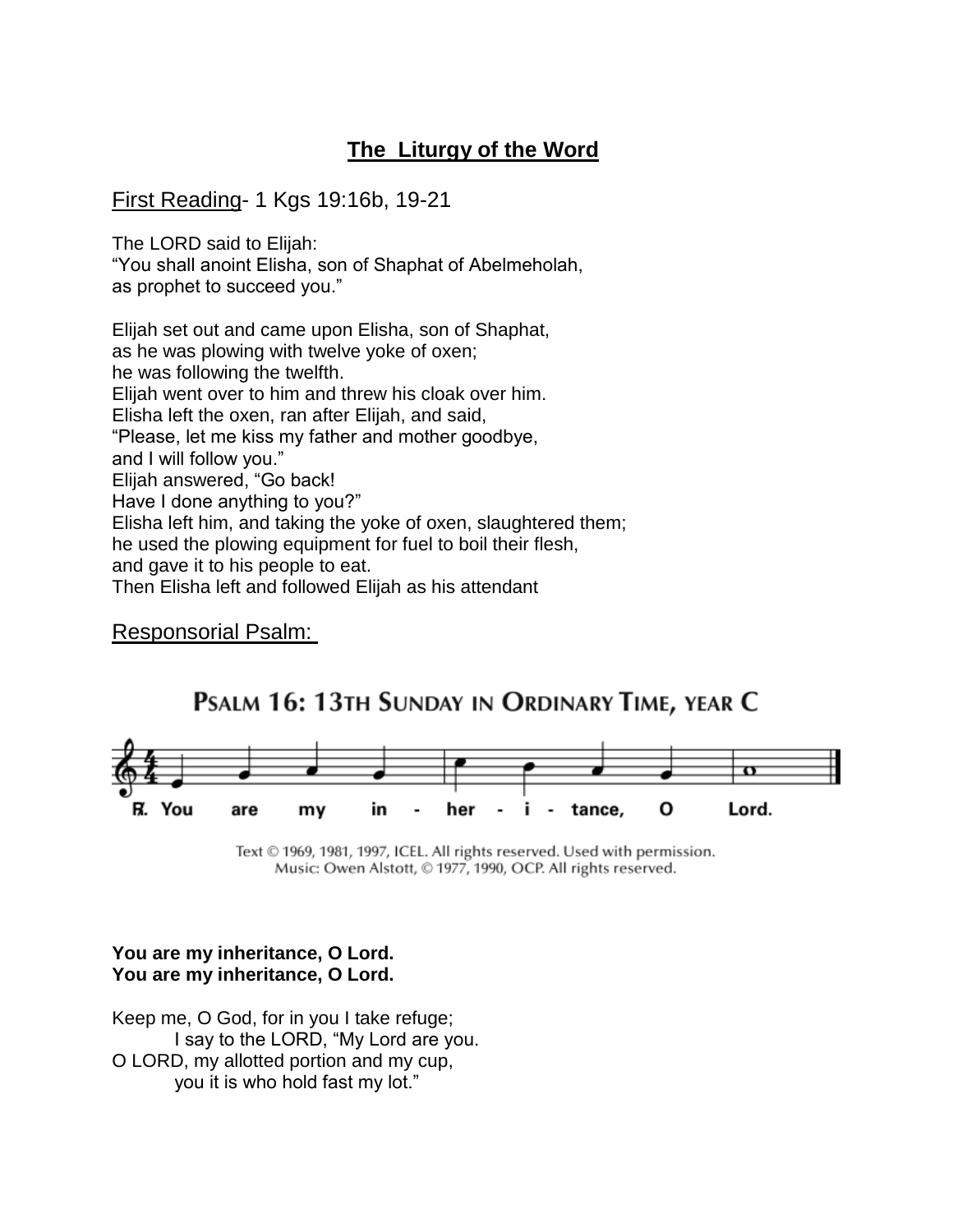#### **You are my inheritance, O Lord.**

I bless the LORD who counsels me; even in the night my heart exhorts me. I set the LORD ever before me; with him at my right hand I shall not be disturbed. **You are my inheritance, O Lord.**

Therefore my heart is glad and my soul rejoices, my body, too, abides in confidence because you will not abandon my soul to the netherworld, nor will you suffer your faithful one to undergo corruption. **You are my inheritance, O Lord.**

You will show me the path to life, fullness of joys in your presence, the delights at your right hand forever. **You are my inheritance, O Lord.**

Second Reading- [Gal 5:1, 13-18](https://bible.usccb.org/bible/galatians/5?1)

Brothers and sisters: I received from the Lord what I also handed on to you, that the Lord Jesus, on the night he was handed over, took bread, and, after he had given thanks, broke it and said, "This is my body that is for you. Do this in remembrance of me." In the same way also the cup, after supper, saying, "This cup is the new covenant in my blood. Do this, as often as you drink it, in remembrance of me." For as often as you eat this bread and drink the cup, you proclaim the death of the Lord until he comes.

## Alleluia-

**Alleluia, Alleluia, Alleluia Alleluia, Alleluia, Alleluia**

Speak, Lord, your servant is listening; you have the words of everlasting life.

#### **Alleluia, Alleluia, Alleluia**

Gospel: [Lk 9:51-62](https://bible.usccb.org/bible/luke/9?51) When the days for Jesus' being taken up were fulfilled, he resolutely determined to journey to Jerusalem, and he sent messengers ahead of him. On the way they entered a Samaritan village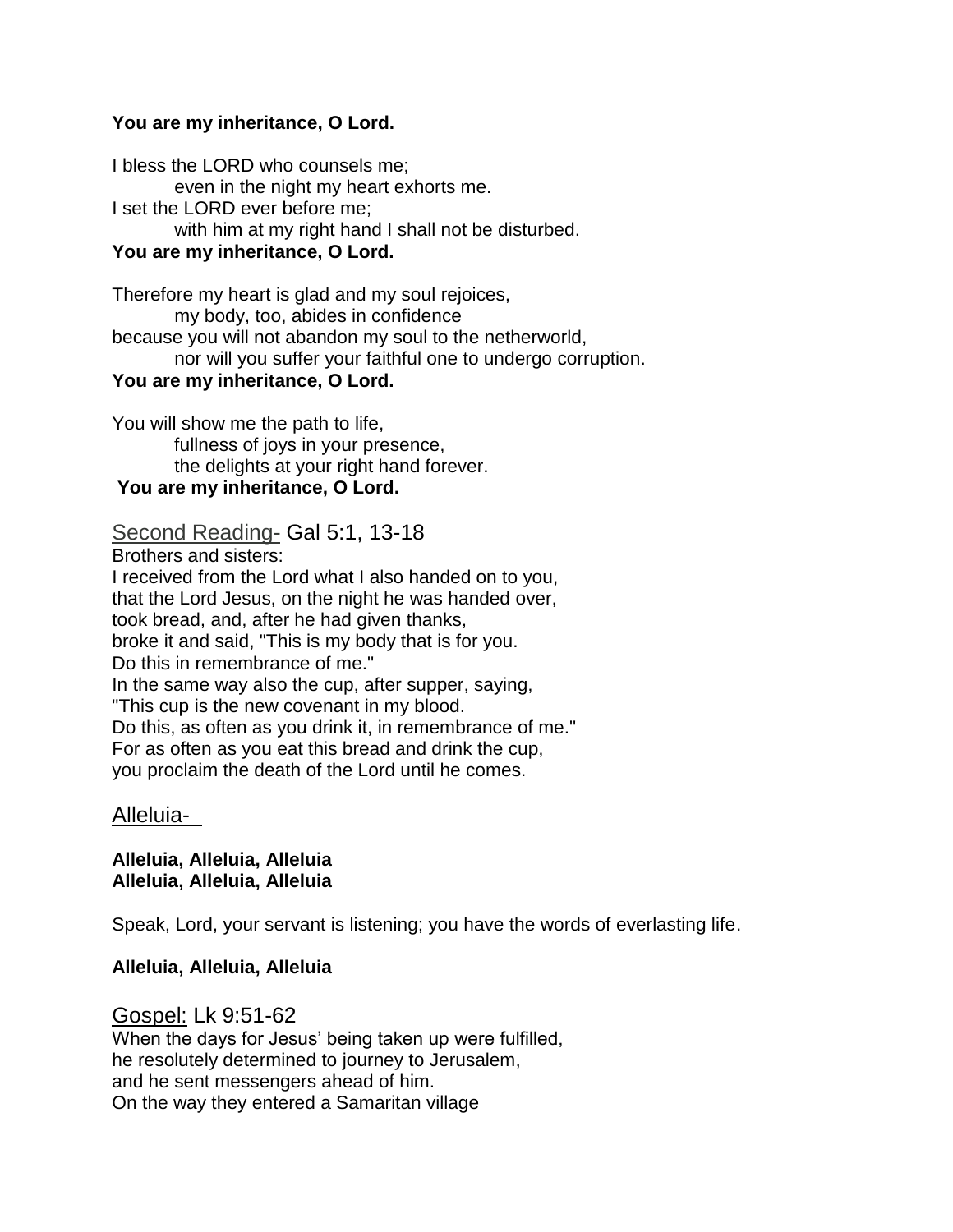to prepare for his reception there, but they would not welcome him because the destination of his journey was Jerusalem. When the disciples James and John saw this they asked, "Lord, do you want us to call down fire from heaven to consume them?" Jesus turned and rebuked them, and they journeyed to another village.

As they were proceeding on their journey someone said to him, "I will follow you wherever you go." Jesus answered him,

"Foxes have dens and birds of the sky have nests, but the Son of Man has nowhere to rest his head."

And to another he said, "Follow me."

But he replied, "Lord, let me go first and bury my father." But he answered him, "Let the dead bury their dead. But you, go and proclaim the kingdom of God." And another said, "I will follow you, Lord, but first let me say farewell to my family at home." To him Jesus said, "No one who sets a hand to the plow and looks to what was left behind is fit for the kingdom of God."

**Homily** 

Prayer of the Faithful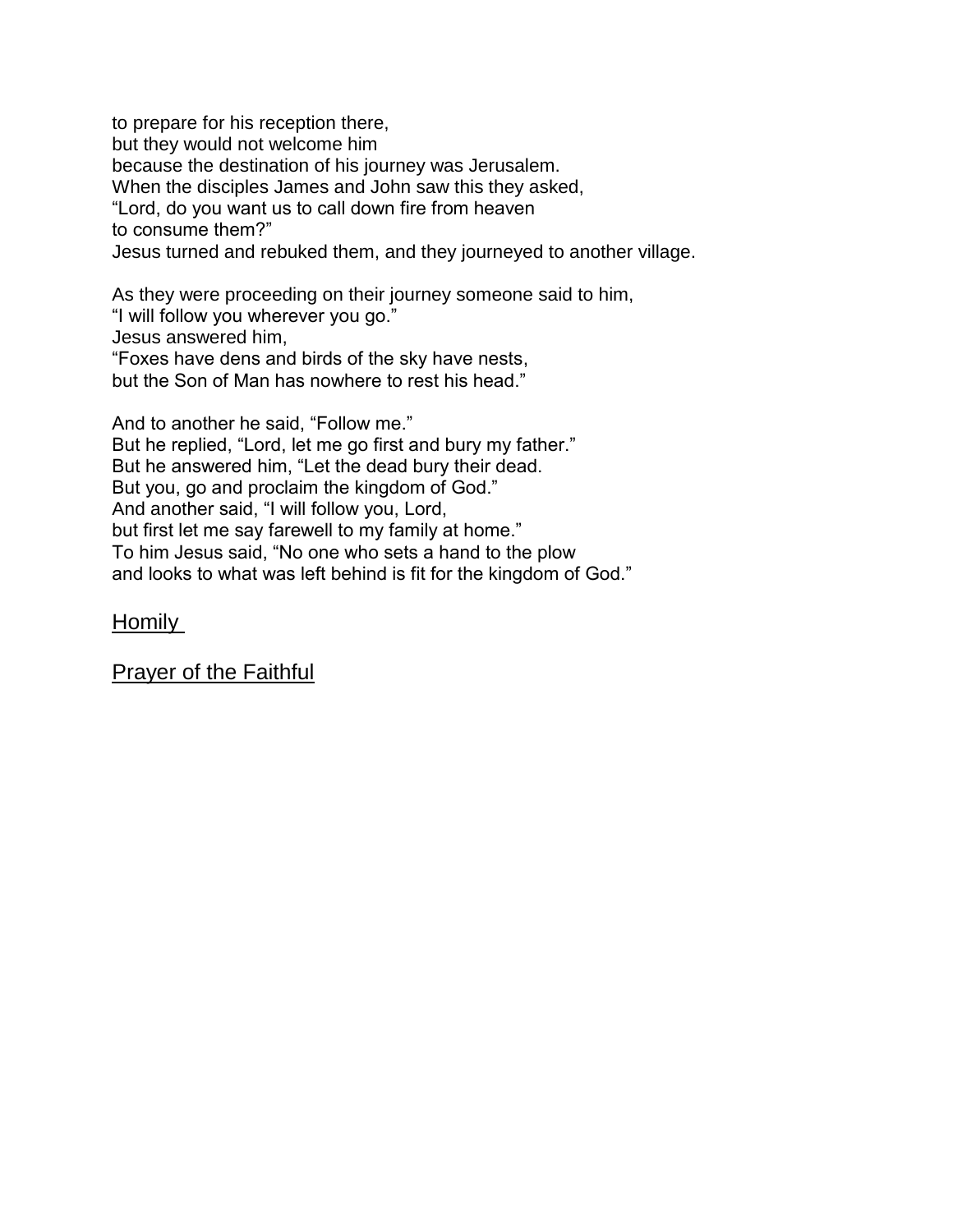# **Liturgy of the Eucharist**

# Offertory Hymn:

The Summons



÷

Text: John L. Bell, b.1949, © 1987, Iona Community, GIA Publications, Inc., agent<br>Tune: KELVINGROVE, 7 6 7 6 777 6; Scottish traditional; art. by John L. Bell, b.1949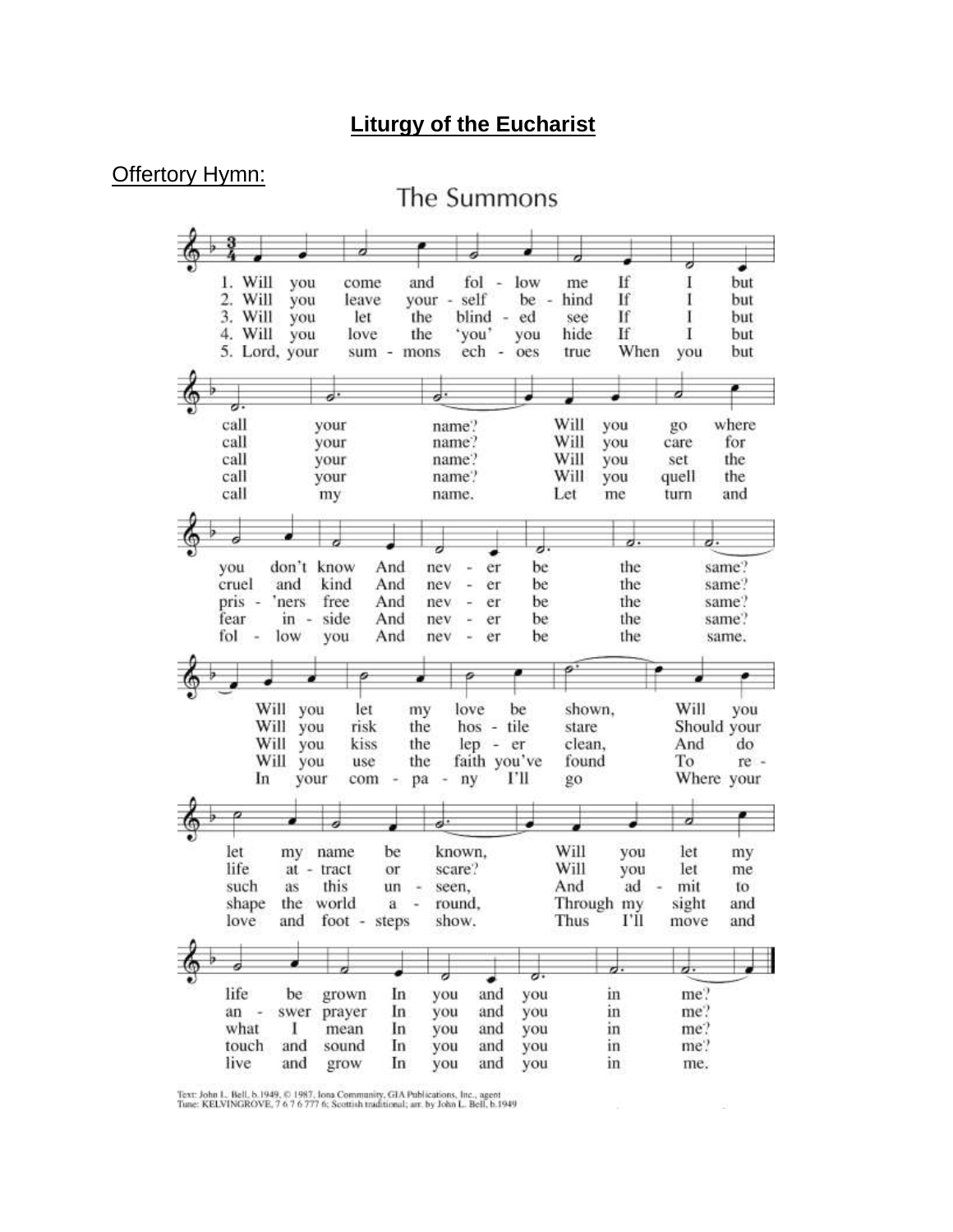#### The Eucharistic Prayer

HOLY



Text © 2010, ICEL. All rights reserved. Used with permission. Music © 1978, 2009, OCP. All rights reserved.

**WHEN WE EAT THIS BREAD** 



Text © 2010, ICEL. All rights reserved. Used with permission. Music © 1988, 2009, OCP. All rights reserved.



Music © 1988, OCP Publications. All rights reserved.